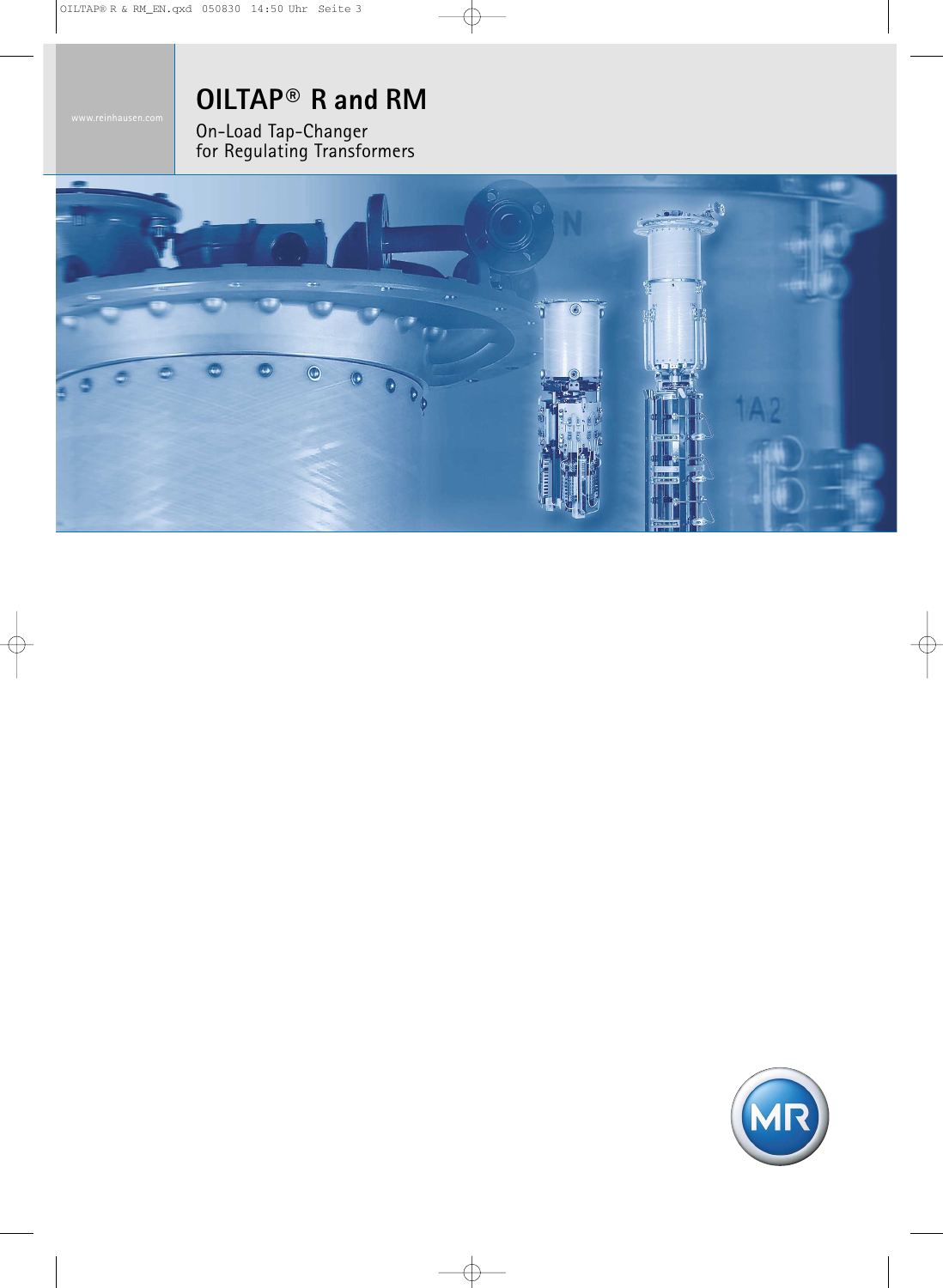



On-load tap-changers OILTAP® R and RM are used to vary the ratio of oil-immersed transformers under load. In general, they are designed to suit network transformer as well as industrial transformer applications.

The OILTAP® R and RM designs offer the best possible correlation of rated through-current, insulation to ground, tap selector size and number of steps. These characteristics are also important factors for the space requirement of the on-load tap-changer within the transformer tank.

The insulation properties of the tap-changer meet the highest operating voltages required in transformer construction. In combination with the diverter switch for high step voltage and high switching capacity OILTAP® R and RM offer an attractive application range especially for large transformers.

On-load tap-changer OILTAP® RM covers the lower application range of the R and RM series. By using the tap selector for 600 A of the OILTAP® M design, a particulary compact tap-changer with high switching capacity is available.

*On-load tap-changer OILTAP® RM model RM III 600 Y, Um = 72.5 kV, 600 A, ±9 steps*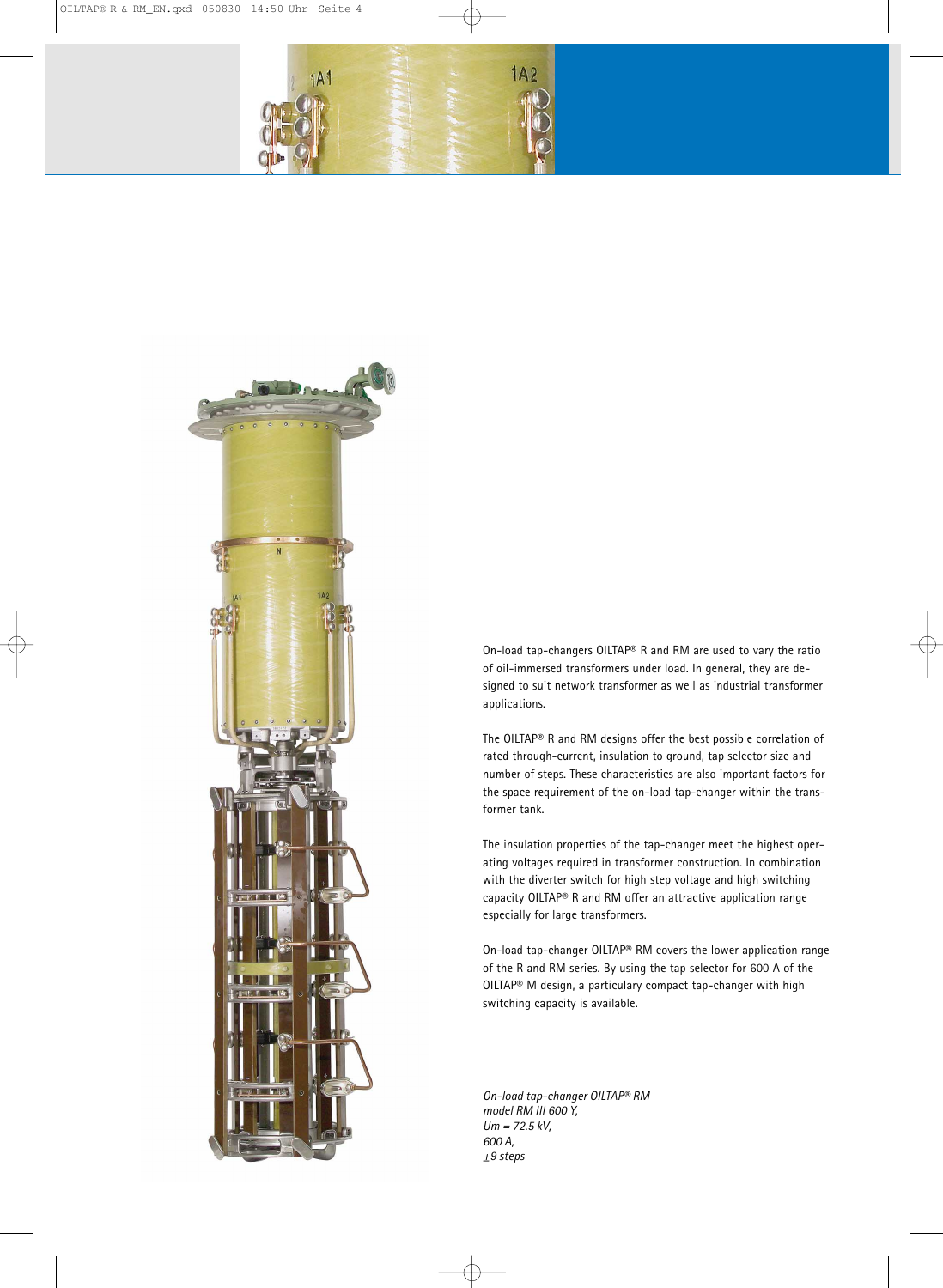



The tap-changers OILTAP® R and RM offer both the transformer manufacturer and the user a great number of essential advantages:

## **Versatility**

- star-point design for 600 A and 1 200 A ratings for use in 3-phase star-connected windings.
- single-pole design at 600 A, 1 200 A, 1 500 A, 2 000 A, 2 400 A and 3 000 A for use with single-phase transformers, 3 units for three-phase windings in delta or auto-connection.
- insulation to ground and tap selector size can be determined independently of each other.
- arranged with  $\pm$  9,  $\pm$  11,  $\pm$  13,  $\pm$ 15, or  $\pm$  17 steps.
- convenient also for installation into a bell-type tank.
- additional devices for potential tie-in of the tap winding during switching operation of the change-over selector (tie-in contact).

#### **Compactness**

- high-speed resistor-type diverter switch with arc extinction at first current zero, pennant-flag switching cycle for high step voltage and high switching capacity.
- energy accumulator spring directly mounted to the diverter switch for high-speed initiation of diverter switch action.
- pressure-tight diverter switch oil compartment.
- tap selector current paths for OILTAP® R and RM are dimensioned to withstand safely the maximum tap-changer through-currents of 1200 A and 600 A.
- smallest possible tap selector dimensions by the optional use of three different tap selector sizes depending on the required impulse voltage withstandability (up to 670 kV, 1.2I50 over the regulating range).
- reduced tap selector dimensions attained by special shaping and arrangement of the parts on high potential.
- distances between tap selector terminals on the contact circle determined by the actual voltage stress.

*On-load tap-changer OILTAP® R model R III 1200 Y, Um = 72.5 kV, 1200 A, ±9 steps*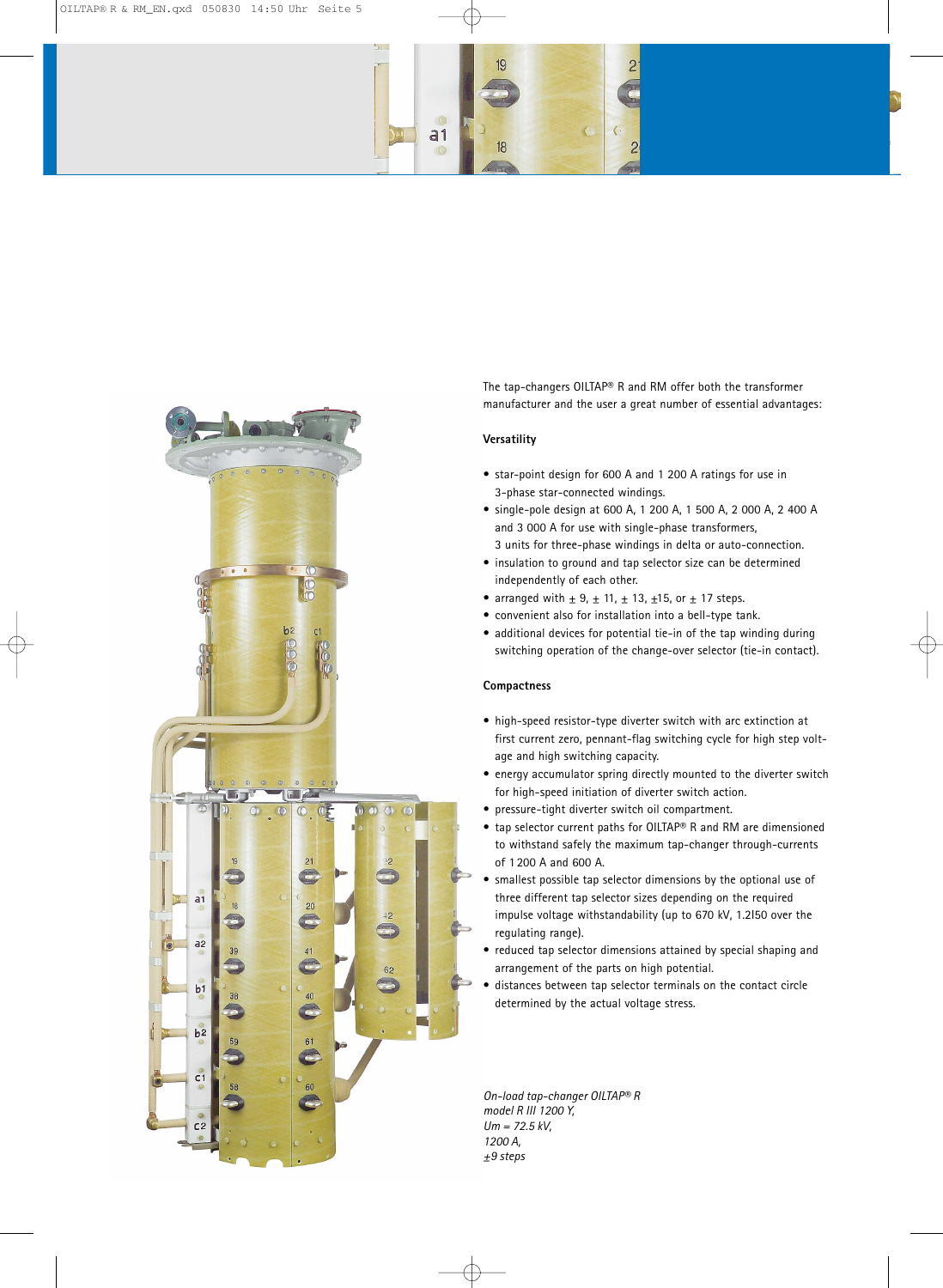



# **Robustness – long life**

- rapid tap-change operation of the diverter switch, low thermic stress on the transition resistor
- long service life of the diverter switch arcing contacts
- simple tap selector design, effective cooling of the continuous-current paths, high short-circuit withstandability

# **Cost saving – easy to install**

- the whole tap-changer ist immersed in the transformer main tank by suspended installation from the transformer cover
- equally suitable for vacuum or vapor-phase drying
- connecting up is easy and costsaving
- drive shaft and pipe connections on the tap-changer head can be freely swivelled
- straight forward coupling to the motor drive

## **Reduced maintenance**

- little maintenance required due to the long contact life
- diverter switch quick and easy to disassemble
- diverter switch contacts easy to replace
- simple to adjust and control
- oil suction pipe built-in

*On-load tap-changer OILTAP® R model R I 2002, Um = 123 kV, 2000 A, ± 9 steps with tie-in contact and tie-in resistor*

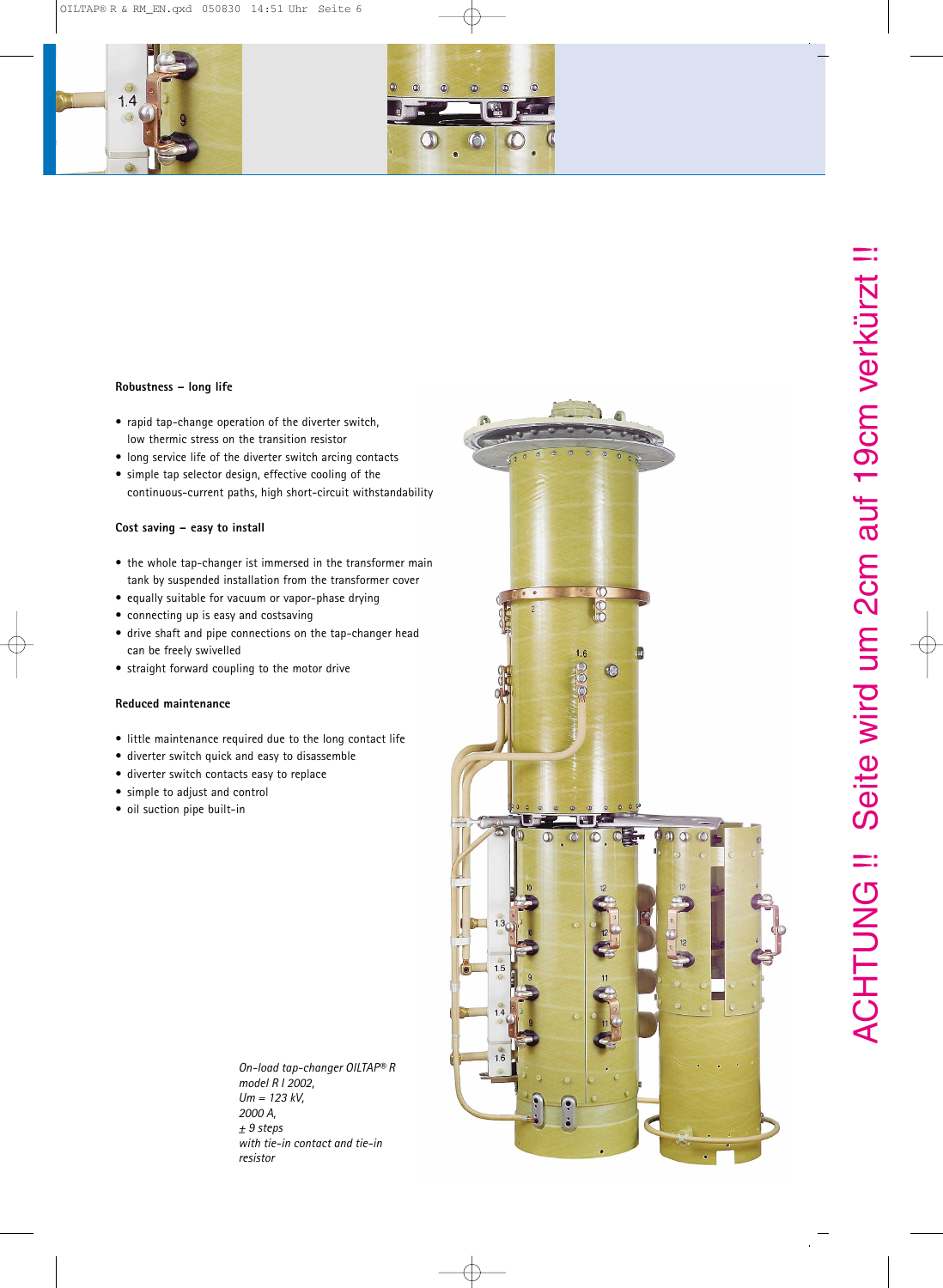# **Diverter Switch Unit**

The diverter switch unit combines the energy accumulator spring, the diverter switch and the transition resistors in one unit. For inspection it can be lifted out of the diverter switch oil compartment through the aperture of the tap-changer head.

# **Tap Selector for On-Load Tap-Changer OILTAP® R**

The tap selector is designed according to an advanced construction principle with GFRP cylinders. It consists of the gearing, the rotatable centre column, contact bridges, current rings, connecting leads and the outside GFRP shells with tap selector terminals. A change-over selector is mounted laterally to the tap selector which allows to double the number of steps. The tap selector bottom with the fixation for the shells and the bearing of the tap selector column are entirely metal-free.